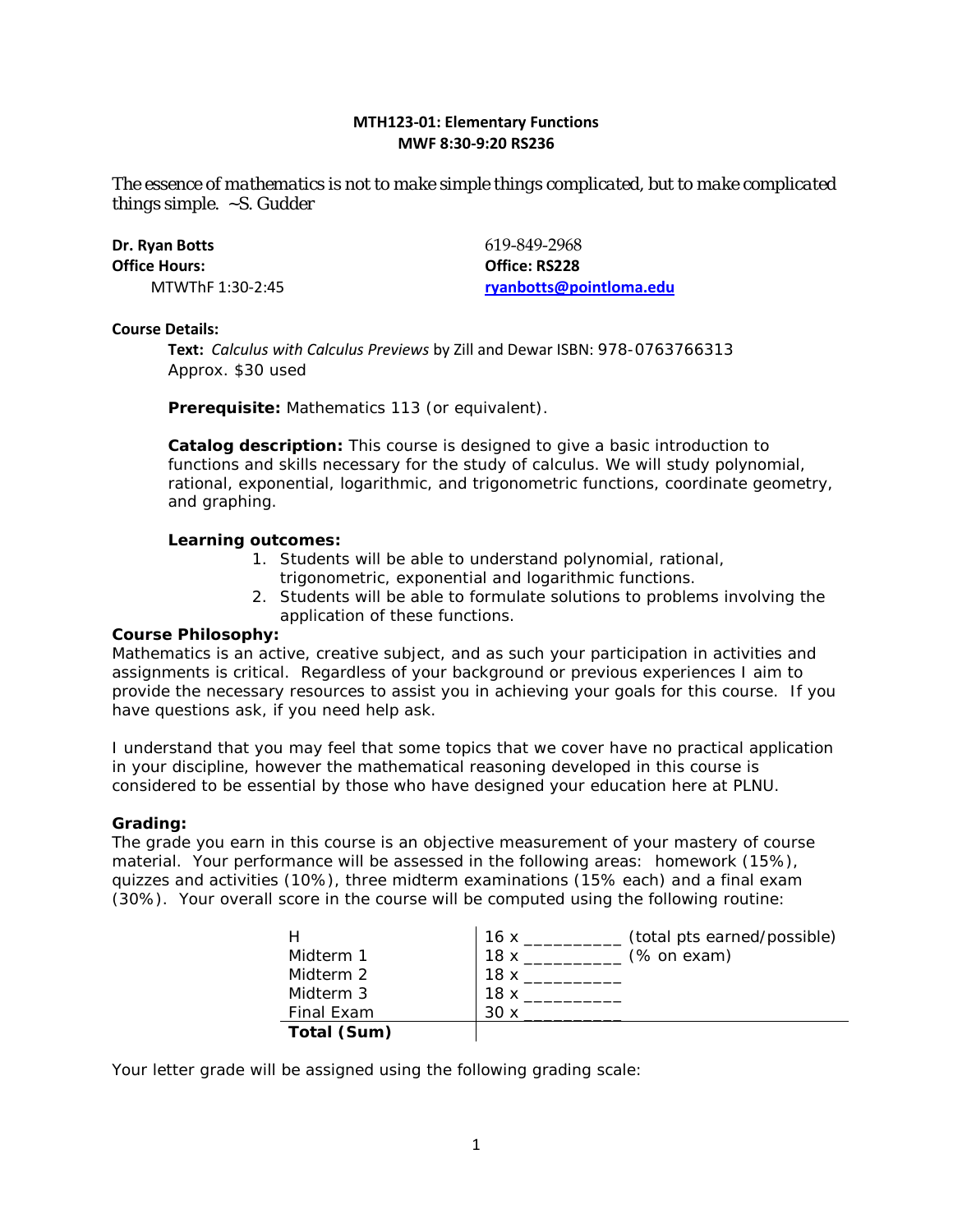| <b>Grading Scale in percentages</b>                                                                                                                                          |  |                                                            |  |  |  |  |
|------------------------------------------------------------------------------------------------------------------------------------------------------------------------------|--|------------------------------------------------------------|--|--|--|--|
|                                                                                                                                                                              |  |                                                            |  |  |  |  |
|                                                                                                                                                                              |  | $\vert$ (87, 90) $\vert$ (77, 80) $\vert$ (67, 70) $\vert$ |  |  |  |  |
| $\left\vert \left[ 92\text{, }100\right] \right\vert \left[ 82\text{, }87\right] \left\vert \left[ 72\text{, }77\right] \right\vert \left[ 62\text{, }67\right] \right\vert$ |  |                                                            |  |  |  |  |
| $\boxed{[90, 92)$ $[80, 82]$ $[70, 72]$ $[60, 62]$                                                                                                                           |  |                                                            |  |  |  |  |

Approximate grades will be posted at [http://eclass.pointloma.edu](http://eclass.pointloma.edu/) so that you can monitor your progress.

- o **Homework and Activities (16%):** Learning mathematics is an active process, hence I will assign homework daily to give you credit for this activity and to help you stay on task during the semester. Homework will be slightly different than many of your previous math courses. You should be reading the section in preparation for the next day and practice problems from the current assignment. It is your responsibility to hand them in on time. I will try to keep eclass up to date on assignments so that you can find missing assignments on days you are absent.
- o **Midterm examinations (18% each):** This course is about learning skills and techniques that are required in calculus, examinations will be used to assess your mastery of the skills we have learned. Make-up exams will only be given in extreme documented emergencies. In such a case, contact your instructor as soon as possible. Failure to do so may result in a score of 0 being assigned.
- o **Final exam (30%):** The final exam represents the final assessment of your understanding of the content in the course. It will be held on **Friday May 3 at 8:00 am. Presence at this time is required.**

#### **Attendance:**

Attendance is expected at each class section. In the event of an absence you are responsible for the material covered in class and the assignments given that day. See the Point Loma Nazarene University Catalog for a statement of the university's policy with respect to attendance. Remember that missing more than one and a half week's worth of classes can result in a failing grade.

#### **Class Enrollment:**

It is the student's responsibility to maintain his/her class schedule. Should the need arise to drop this course (personal emergencies, poor performance, etc.), the student has the responsibility to follow through (provided the drop date meets the stated calendar deadline established by the university), not the instructor. Simply ceasing to attend this course or failing to follow through to arrange for a change of registration (drop/add) may easily result in a grade of F on the official transcript.

#### **Academic Accommodations:**

While all students are expected to meet the minimum academic standards for completion of this course as established by the instructor, students with disabilities may require academic accommodations. At Point Loma Nazarene University, students requesting academic accommodations must file documentation with the Disability Resource Center (DRC), located in the Bond Academic Center. Once the student files documentation, the Disability Resource Center will contact the student's instructors and provide written recommendations for reasonable and appropriate accommodations to meet the individual needs of the student. This policy assists the University in its commitment to full compliance with Section 504 of the Rehabilitation Act of 1973, the Americans with Disabilities (ADA) Act of 1990,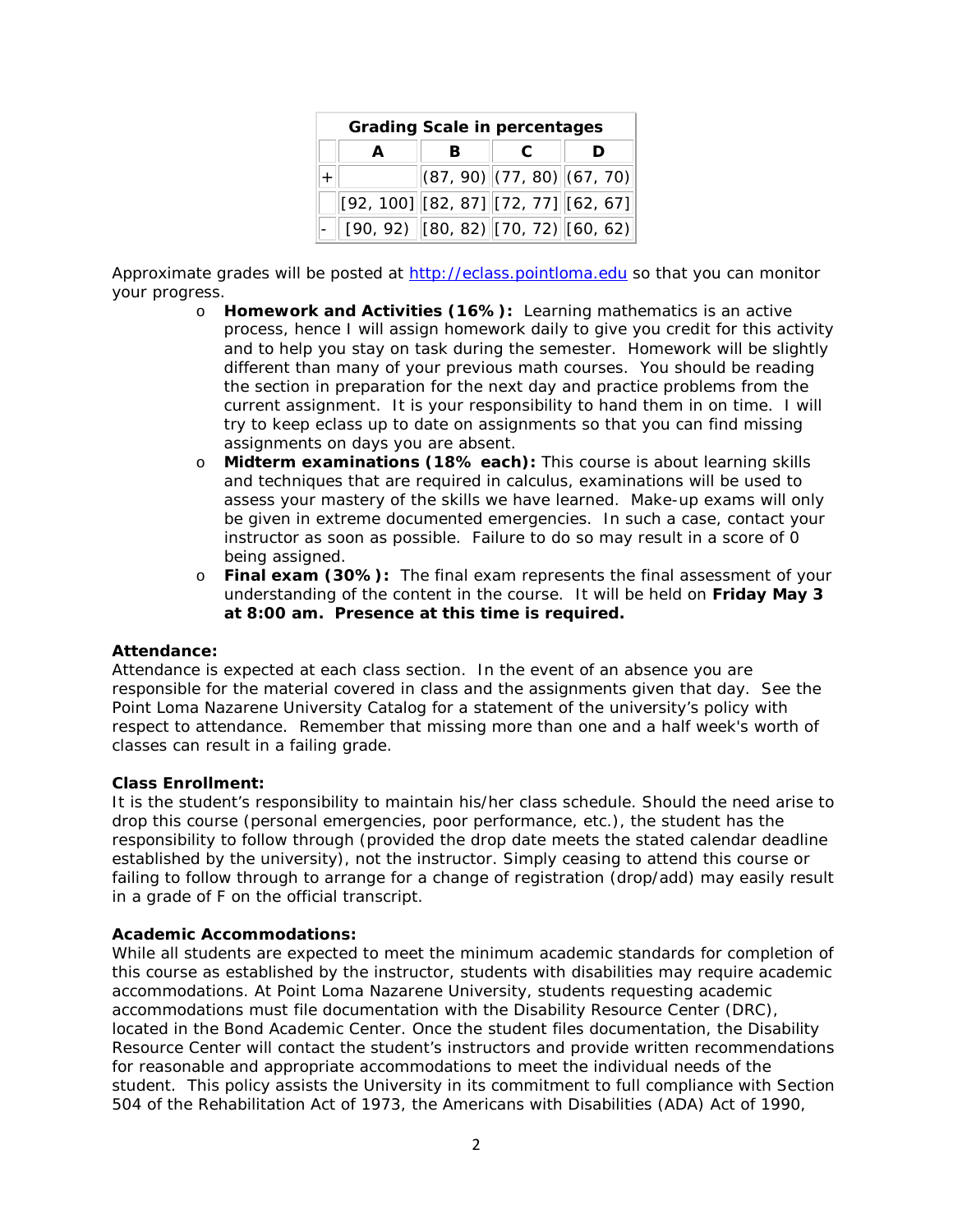and ADA Amendments Act of 2008, all of which prohibit discrimination against students with disabilities and guarantees all qualified students equal access to and benefits of PLNU programs and activities.

Students with learning disabilities who may need accommodations should discuss options with the instructor during the first two weeks of class.

## **Academic Honesty**

The Point Loma Nazarene University community holds the highest standards of honesty and integrity in all aspects of university life. Academic honesty and integrity are strong values among faculty and students alike. Any violation of the university's commitment is a serious affront to the very nature of Point Loma's mission and purpose. Academic dishonesty is the act of presenting information, ideas, and/or concepts as one's own when in reality they are the results of another person's creativity and effort. Such acts include plagiarism, copying of class assignments, and copying or other fraudulent behavior on examinations.

Working with other students is encouraged on homework, however submitting homework that replicates someone else's work is considered cheating.